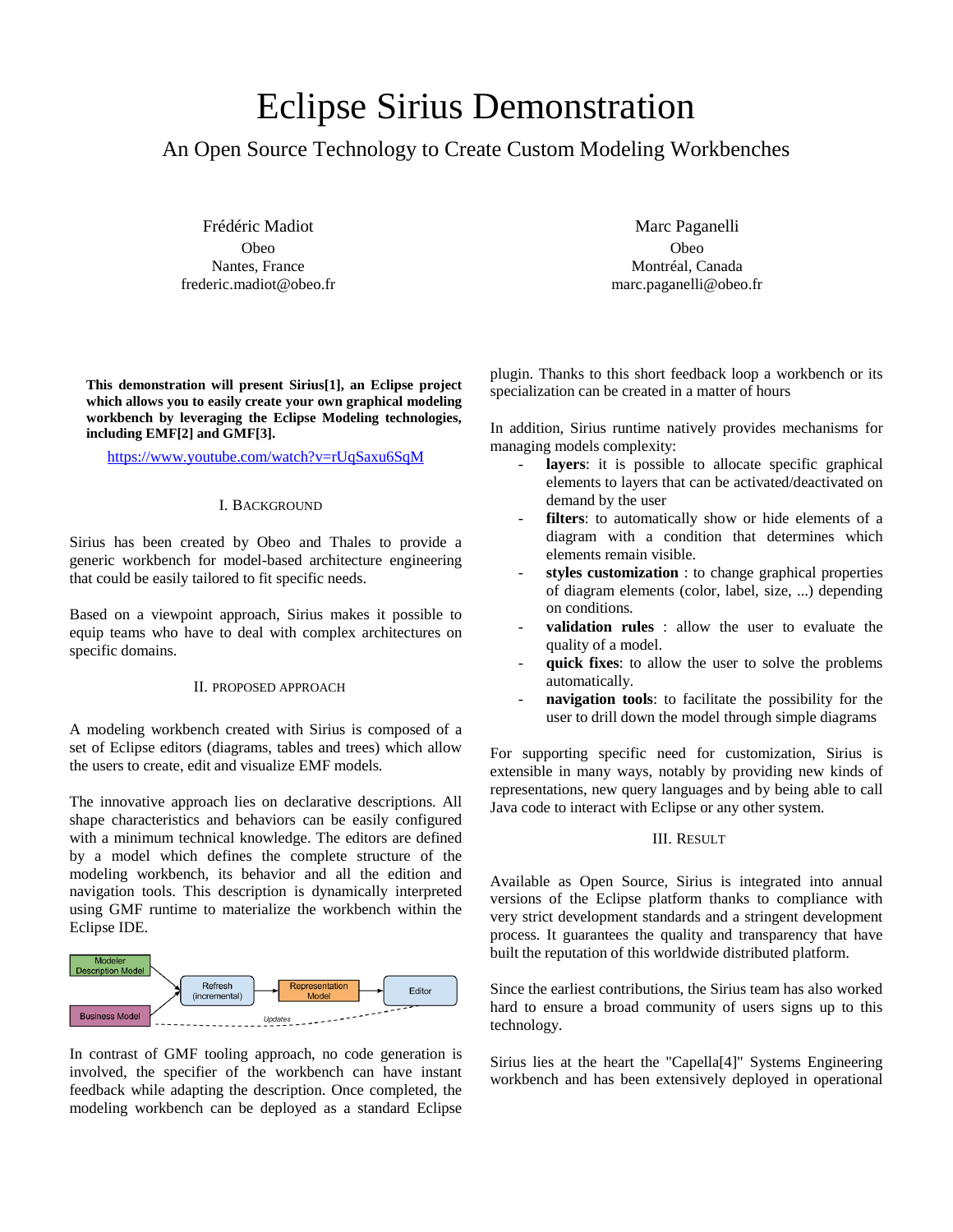units for the aerospace, transport, energy and communication sectors.

Sirius is also the cornerstone of the management application design workbench of the French Ministry of Defense and underpins a technology used to create satellite applications for the European Space Agency.

Many other usages of this technology are listed on the Sirius's website [: http://www.eclipse.org/sirius/gallery.html](http://www.eclipse.org/sirius/gallery.html)

#### IV. RELATED WORK

#### *A. Sirius Animator*

Sirius Animator[5] is an extension to Sirius developed in the GEMOC[6] project. It brings execution capabilities for your DSL or any EMF based models in a quick and flexible way.

The Sirius Animator has been used in an experimental branch of Arduino Designer to bring instant feedback on a given design without having to compile and deploy the program on the Arduino target. Plugins integrating UML Designer, an UML engine and the Eclipse Debug API have also been prototyped.



# *B. Capella*

Capella is a model-based engineering solution that has been successfully deployed in a wide variety of industrial contexts. Based on a graphical modelling workbench, it provides systems, software and hardware architects with rich methodological guidance relying on Arcadia, a comprehensive model-based engineering method.



V. DEMONSTRATION

The Sirius demonstration will illustrate how to create a new kind of diagram for an existing DSL (Domain Specific Language) defined with Ecore Tools[7].

The example will be the MODELS conference itsef! Starting from an Ecore model defining the concepts of Conference, Track, Talk, Location, Person, we will create a graphical editor to display the models describing MODELS 2015. The talks and the speakers will be represented with boxes and edges between them. In this editor we will also add tools to create new talks.

We will then show more advanced diagrams showing different viewpoints over the conference (by day, by track, by room) and a table presenting the whole program.



Finally, we will briefly show real-life tools created with Sirius : UML Designer[8], BPMN Designer[9], Arduino Designer[10] and Capella.

#### VI. REFERENCES

- [1] Sirius website: http://www.eclipse.org/sirius/
- [2] EMF website: https://eclipse.org/modeling/emf/
- [3] GMF website: http://www.eclipse.org/modeling/gmp/